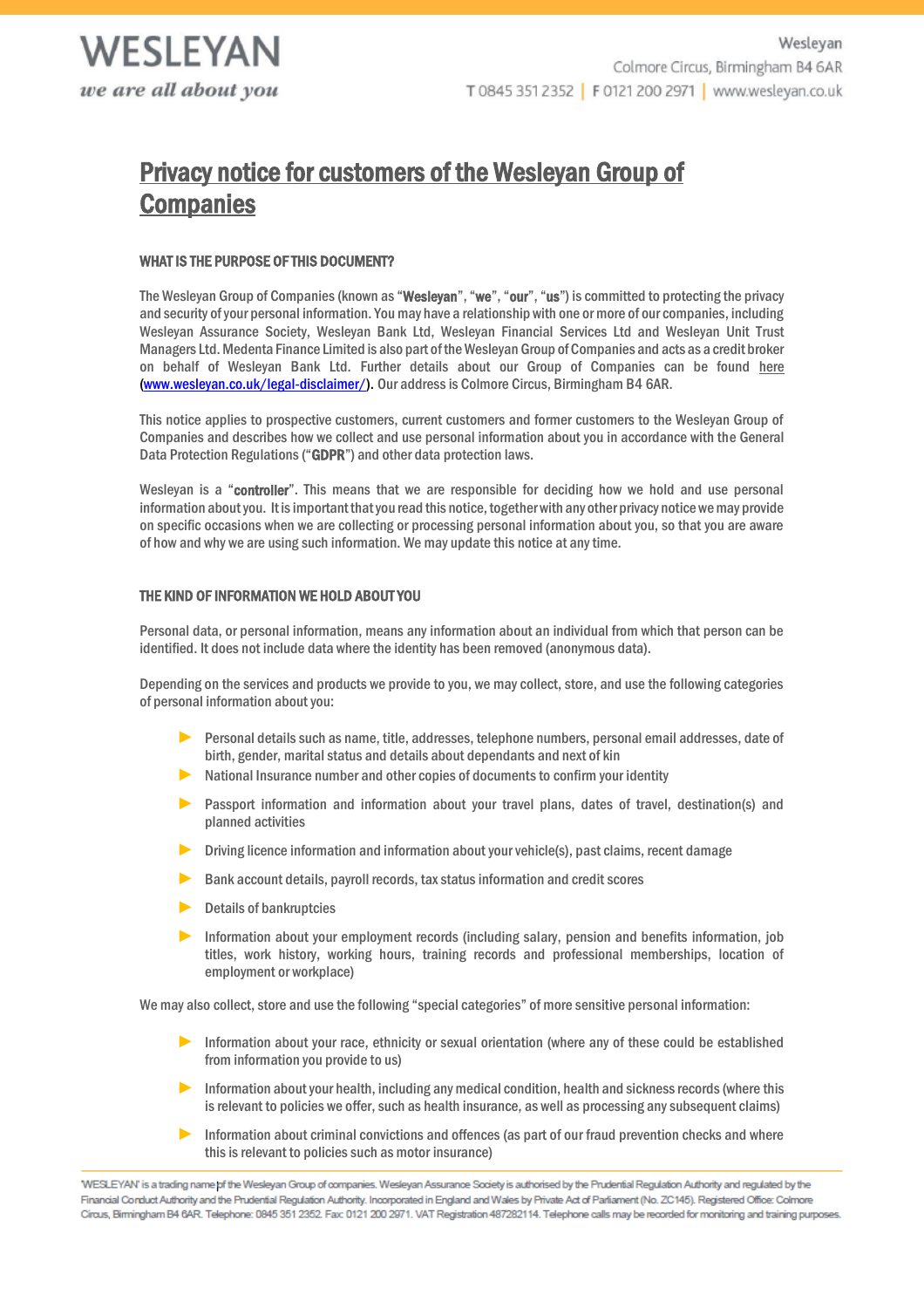

# HOW IS YOUR PERSONAL INFORMATION COLLECTED?

There are a number of ways in which we collect your personal information, the main way is directly from you such as:

- ► Enquiry, quotes, claim and application forms you submit or emails or correspondence you may send to us
- When you consider purchasing or actually purchase a product or service from us
- $\blacktriangleright$  Telephone calls with you (which may be recorded)
- ► Via cookies when you access our websites, applications, social media (such as Facebook pixels) or emails (see our cookie policy for further information)
- ► When you create a MyWes account

and we may also collect your information from third parties such as:

- ▶ Where you have agreed for your information to be passed onto us (e.g. by a family member when you may not be able to disclose the relevant information directly or by a third party referrer who is introducing business to us)
- ► Credit reference agencies or other background check agencies
- ► Medical professionals (where you have agreed to this)

By passing us any information about another person, you confirm you have their authority to share that information with us.

#### HOW WE WILL USE INFORMATION ABOUT YOU

We will only use your personal information when the law allows us to. Most commonly, we will use your personal information in the following circumstances:

- 1. Where we need to perform the contract we have entered into with you and for pre-contract administration
- 2. Where we need to comply with a legal obligation

3. Where it is necessary for our legitimate interests (or those of a third party) and your interests and fundamental rights do not override those interests

4. Where you have given your consent to do so for a specific purpose

#### Situations in which we will use your personal information

We need all the categories of information in the list above (see *[The kind of information we hold about you](#page-0-0)*) primarily to allow us to perform our contract with you [\*] and to enable us to comply with legal obligations [\*\*]. In some cases we may use your personal information to pursue legitimate interests of our own or those of third parties [\*\*\*], provided your interests and fundamental rights do not override those interests and where you have given us your consent to process your information [\*\*\*\*] The situations in which we will process your personal information are listed below. We have indicated by [asterisks] the purpose or purposes for which we are processing or will process your personal information.

- Evaluating your application and providing you with a quote (this maybe provided directly by us or a preferred third party) [\*]
- ► Administering and servicing the contract we have entered into with you (or propose to enter into with you) and managing the product or facility, which may include any mutual benefits that you may be entitled to [\*]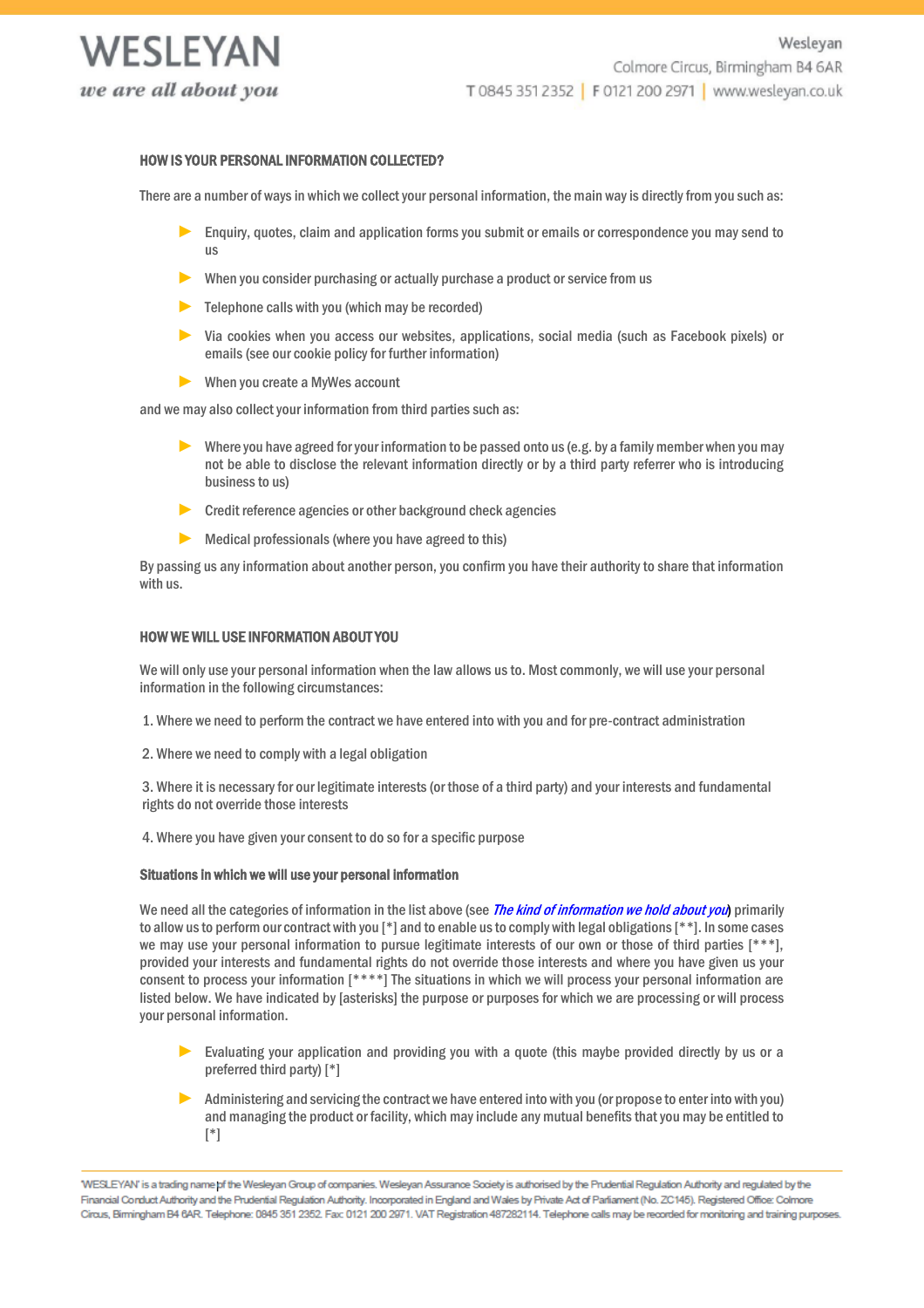WESI FYAN we are all about you

- ► Claims management (in relation to policies you hold with us or via a third party which are managed by us) [\*, \*\*, \*\*\*]
- ► Claims management (in relation to policies you hold with us or via a third party which are managed by us) [\*, \*\*, \*\*\*]
- ► Anti-fraud and money laundering purposes (to detect and prevent fraudulent claims) [\*\*, \*\*\*]
- Providing you with information about products and services based upon any preferences you may have expressed and/or which we think might be of interest (marketing purposes) [\*\*\*, \*\*\*\*]
- ► Recovering debt [\*\*\*]
- $\triangleright$  Complaints management (if you are not happy with the service we have provided you)  $[^{***]}$
- ► Business management and planning, including quality, testing, training, accounting, auditing purposes and market research [\*\*\*]
- ▶ Running events and/or competitions [\*\*\*]

Some of the above grounds for processing will overlap and there may be several grounds which justify our use of your personal information.

# If you fail to provide personal information

If you fail to provide certain information when requested, we may not be able to perform the contract we have entered into (or are proposing to enter into) with you or we may be prevented from complying with our legal obligations (such as detecting or investigating fraud) and so we may be required to decline an application or claim.

# Change of purpose

We will only use your personal information for the purposes for which we collected it, unless we reasonably consider that we need to use it for another reason and that reason is compatible with the original purpose. If we need to use your personal information for an unrelated purpose, we will notify you and we will explain the legal basis which allows us to do so.

Please note that we may process your personal information without your knowledge or consent, in compliance with the above rules, where this is required or permitted by law.

## HOW WE USE PARTICULARLY SENSITIVE PERSONAL INFORMATION

"Special categories of particularly sensitive personal information require higher levels of protection. We need to have further justification for collecting, storing and using this type of personal information. We may process special categories of personal information in the following circumstances:

- 1. With your explicit consent
- 2. Where it is in the substantial public interest and in line with our data protection policy

Less commonly, we may process this type of information where it is needed in relation to legal claims or where it is needed to protect your interests (or someone else's interests) and you are not capable of giving your consent, or where you have already made the information public.

## Do we need your consent?

We may approach you for your approval to allow us to process certain particularly sensitive data. If we do so, we will provide you with full details of the information that we would like and the reason we need it. Without this approval, in some circumstances, we may not be able to provide you with cover under the policy, handle claims or you may not be able to benefit from some of our services.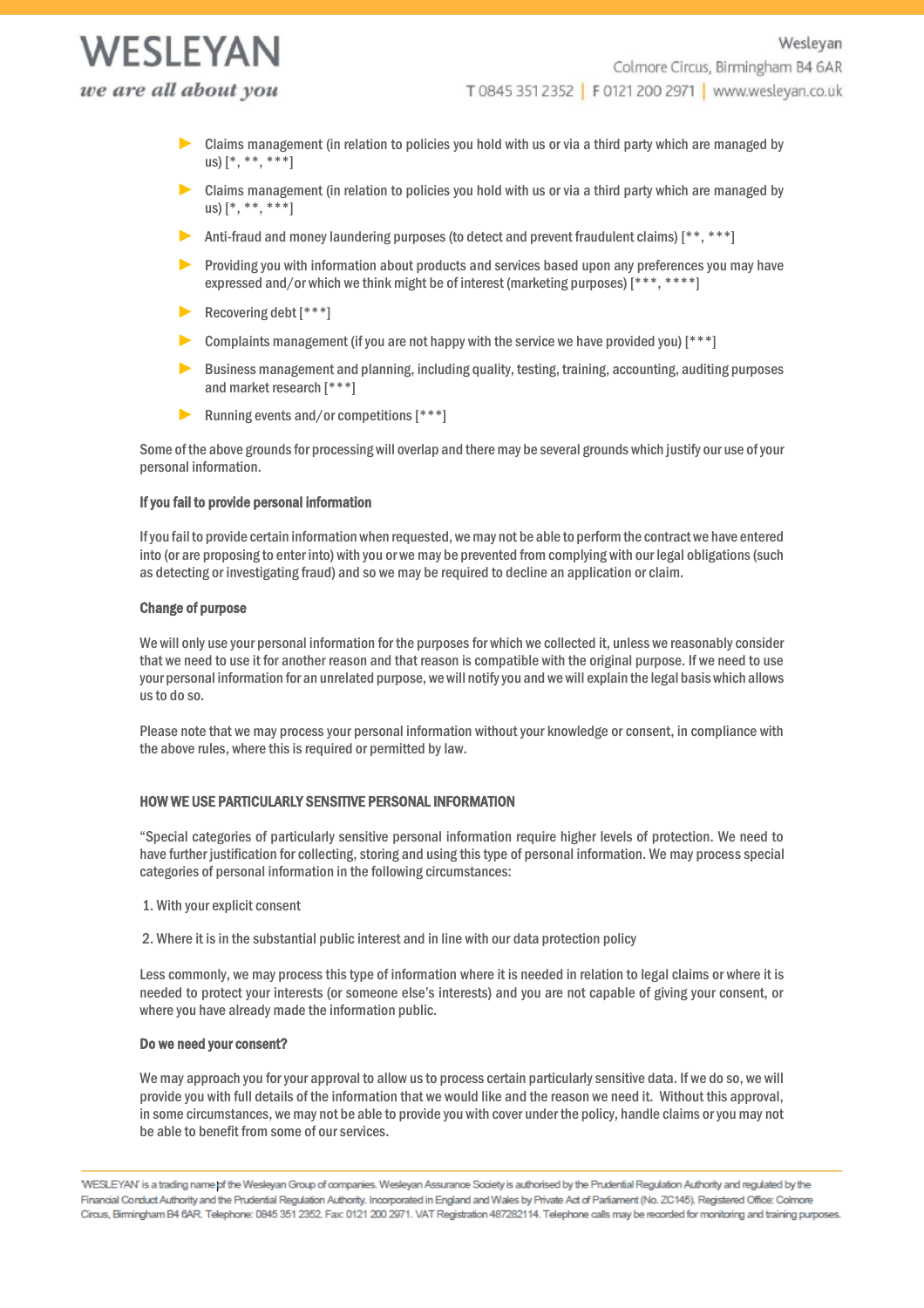

# INFORMATION ABOUT CRIMINAL CONVICTIONS

We envisage that we may hold information about criminal convictions you may have but we will only collect such information if it is necessary given the nature of the product you wish to purchase from us and where we are legally able to do so e.g. to assess and provide you with a quote for various insurance products and as part of our fraud prevention checks.

Less commonly, we may use information relating to criminal convictions where it is necessary in relation to legal claims, where it is necessary to protect your interests (or someone else's interests) and you are not capable of giving your consent, or where you have already made the information public.

# AUTOMATED DECISION-MAKING, FRAUD PREVENTION AND CREDIT REFERENCING

Automated decision-making takes place when an electronic system uses personal information to make a decision without human intervention. We are allowed to use automated decision-making in the following circumstances:

1. Where we have notified you of the decision and given you 21 days to request a reconsideration.

2. Where it is necessary for entering into or to perform the contract with you and appropriate measures are in place to safeguard your rights.

3. In limited circumstances, with your explicit written consent and where appropriate measures are in place to safeguard your rights and freedoms and legitimate interests.

If we make an automated decision on the basis of any particularly sensitive personal information, we must have either your explicit written consent or it must be justified in the public interest and we must also put in place appropriate measures to safeguard your rights and freedoms and legitimate interests.

As part of the processing of your personal data, decisions may be made by automated means by putting your information into a system and the decision is calculated using automatic processes. We may make automated decisions about you in the following situations:

Where you pose a fraud or money laundering risk e.g. if:

- ► our processing reveals your behaviour to be consistent with that of known fraudsters or money launderers or is inconsistent with your previous submissions; or
- you appear to have deliberately hidden your true identity and/or you have provided false or inaccurate information

When deciding your premium for insurance products and assessing applications e.g.:

► depending on the type of insurance product you apply for our processing of your personal and/or sensitive information may be used to assess the price and determine whether there are any exclusions that need to be applied to the policy

The results of these checks may affect the type of products and services we can offer you. You have rights in relation to automated decision making: if you want to know more please contact our Data Protection Officer, details of which can be found at the end of this privacy notice. If we are unable to undertake the checks outlined above, it may not be possible for us to offer certain services or products to you.

When we and fraud prevention agencies process your personal data, we do so on the basis that we have a legitimate interest in preventing fraud and money laundering and to verify your identity in order to protect our business and to comply with laws that apply to us. Such processing is also a contractual requirement of the services or financing you have requested.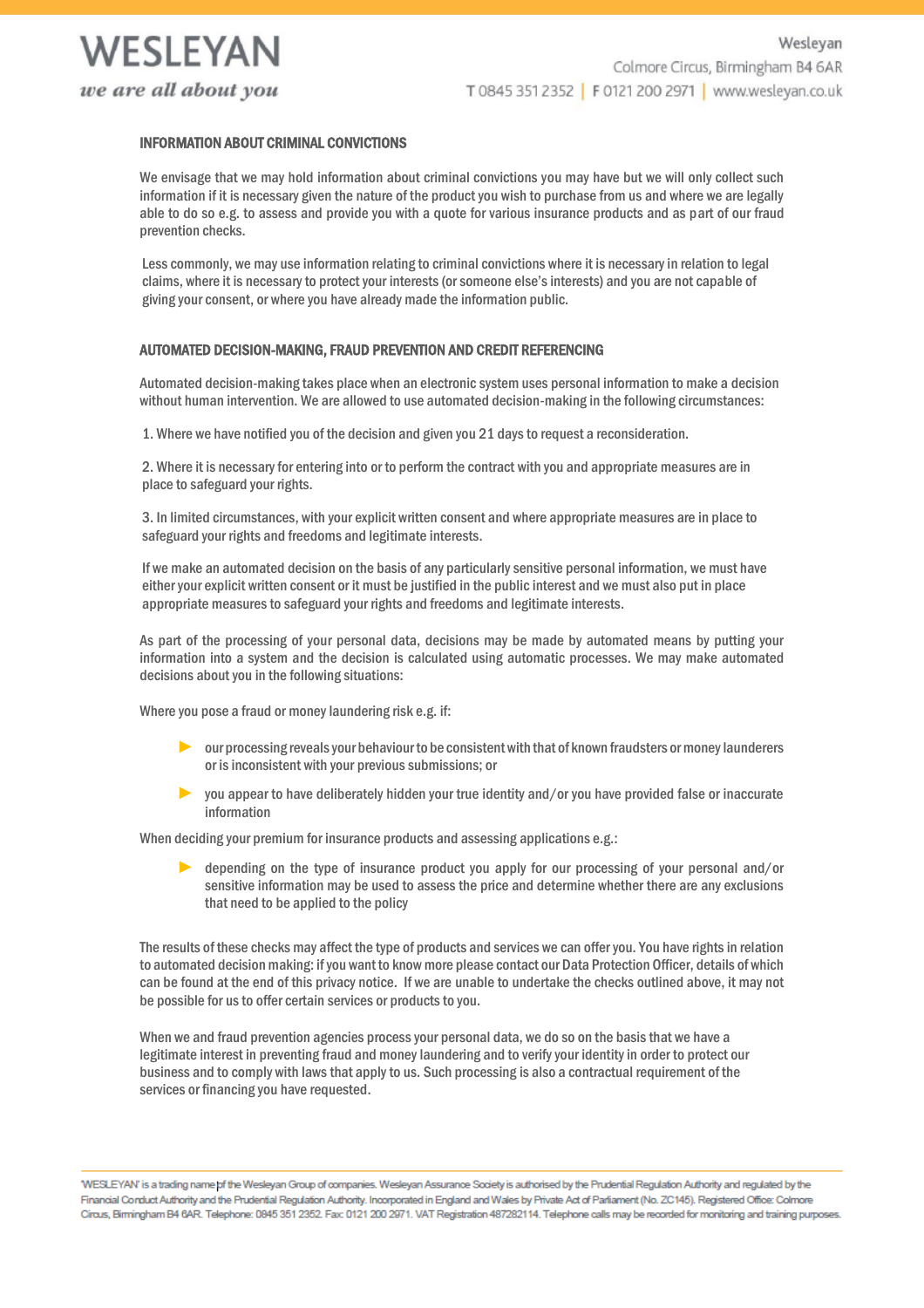

If we, or a fraud prevention agency, determine that you pose a fraud or money laundering risk, we may refuse to provide the products, services and/or financing you have requested or we may stop providing existing services to you.

We, and fraud prevention agencies may also enable law enforcement agencies to access and use your personal data to detect, investigate and prevent crime.

Fraud prevention agencies can hold your personal data for different periods of time, and if you are considered to pose a fraud or money laundering risk, your data can be held for up to six years and may result in others refusing to provide products, services, financing or employment to you.

A record of any fraud or money laundering risk will be retained by the fraud prevention agencies, and may result in others refusing to provide services, financing or employment to you. If you have any questions about this, please contact us on the details above.

Where you are applying for credit, we may also use credit scoring. This means existing and historic data about you may be used to determine your ability to make future payments. This allows us to make responsible lending decisions. The identities of the Credit Reference Agencies, and the ways in which they use and share personal information, are explained in more detail a[t www.experian.co.uk/crain](file://///Wesleyan.local/Department%20Folders/Group%20Security/Data%20Protection/Policies%20and%20Procedures/Privacy%20Notices/www.experian.co.uk/crain)

Whenever fraud prevention agencies transfer your personal data outside of the European Economic Area, they impose contractual obligations on the recipients of that data to protect your personal data to the standard required in the European Economic Area. They may also require the recipient to subscribe to 'international frameworks' intended to enable secure data sharing.

# DATA SHARING

We will share your data with third parties, including third-party service providers and other entities in the Wesleyan Group of Companies. We require third parties to respect the security of your data and to treat it in accordance with the law. If you are a joint applicant or you have a joint product or policy, we may disclose your information where necessary to other joint applicants.

## Why might you share my personal information with third parties?

We may share your personal information with third parties where required by law, where it is necessary to administer the contracts we or a third party may have with you, where we have another legitimate interest in doing so or where you have asked us to pass your data to a third party e.g. lawyers, other mortgage providers etc. We also share personal data for crime and fraud prevention, credit reference and the apprehension and prosecution of offenders.

## Which third-party service providers process my personal information?

We may transfer or disclose your personal data to the following categories of recipients:

- ► other members of the Wesleyan Group of Companies as part of our regular reporting activities on company performance, in the context of a business reorganisation or group restructuring exercise, for system maintenance support and hosting of data or to help us identify products and services which may be of interest to you
- ► third-party service providers (including IT suppliers, auditors, marketing agencies, market researchers, document management providers and underwriting services)

#### How secure is your information with third-party service providers and other entities in our group?

All our third-party service providers and other entities in our group are required to take appropriate security measures to protect your personal information in line with our policies. We do not allow our third-party service providers to use your personal data for their own purposes. We only permit them to process your personal data for specified purposes and in accordance with our instructions.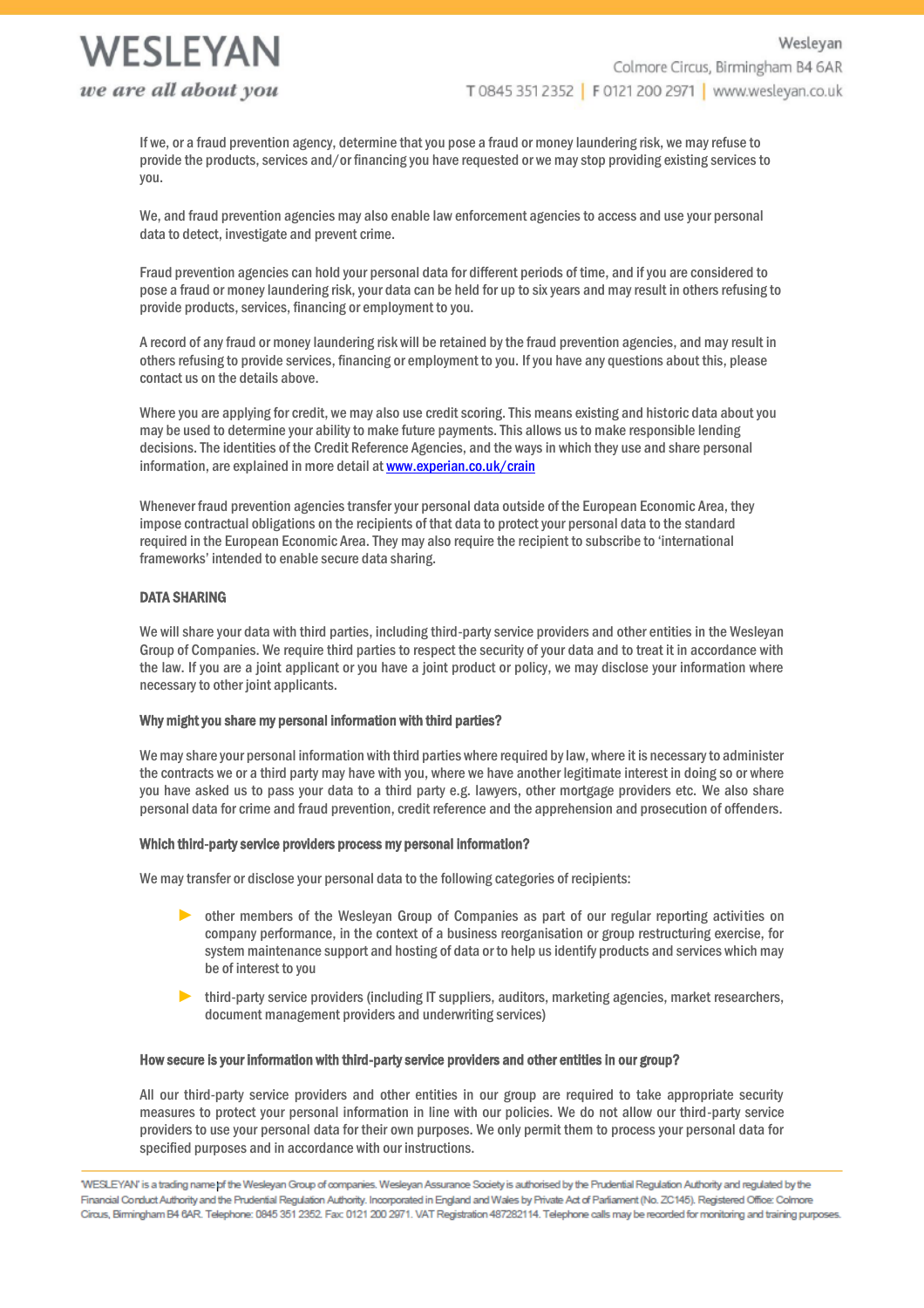

#### What about other third parties?

We may share your personal information with other third parties who may process your personal data and will have their own obligation to comply with Data Protection laws, such as:

- other thirds parties who are associated with the supply of products and services in relation to the contract we hold with you e.g. third party providers/lenders who form part of our panel(s). If you would like further information on these third parties, please contact your appointed Financial Consultant or a member of the Customer Relationship Centre.
- ► our regulators (Financial Conduct Authority (FCA), Prudential Regulatory Authority (PRA), Information Commissioners Office (ICO)) and the Financial Ombudsman Service (FOS)
- government agencies/ law enforcement
- fraud prevention agencies
- credit reference agencies
- ► third parties as part of any possible sale or restructuring of our Group of Companies
- ► Motor Insurance Information Centre (MIIC)

If you hold a motor insurance policy your details will be added to the Motor Insurance Database (MID), run by the Motor Insurers Information Centre (MIIC). MID data may be used by the DVLA and DVLNI for the purpose of Electronic Vehicle Licensing and by the Police for the purposes of establishing whether a driver's use of the vehicle is likely to be covered by a motor insurance policy and/or for preventing and detecting crime. If you are involved in an accident (in the UK or abroad) other UK insurers, the Motor Insurer's Bureau and MIIC may search the MID to ascertain relevant policy information. Persons with a valid claim in respect of a road traffic accident (including citizens of other countries) may also obtain relevant information which is held on the MID.

You can find out more about this from your insurer or at [www.miic.org.uk](file://///Wesleyan.local/Department%20Folders/Group%20Security/Data%20Protection/Policies%20and%20Procedures/Privacy%20Notices/www.miic.org.uk)

You should show this statement regarding MIIC to anyone insured to drive the vehicle covered under the policy.

A credit reference check will add to your record details of our searches and your application. This record (but not our name) will be seen by other organisations when you apply for credit in the future. A large number of applications within a short period of time could affect your ability to obtain credit.

#### Transferring information outside the EU

Occasionally there may be circumstances where we are required to transfer your personal information to countries outside the European Economic Area (EEA). To ensure that your personal information does receive an adequate level of protection we have put in place model clauses to ensure that your personal information is treated by those third parties in a way that is consistent with and which respects the EU and UK laws on data protection. If you require further information about this protective measure you can request it from our Data Protection Officer.

# DATA SECURITY

We have put in place appropriate security measures to prevent your personal information from being accidentally lost, used or accessed in an unauthorised way, altered or disclosed. In addition, we limit access to your personal information to those employees, agents, contractors and other third parties who have a business need to know. They will only process your personal information on our instructions and they are subject to a duty of confidentiality.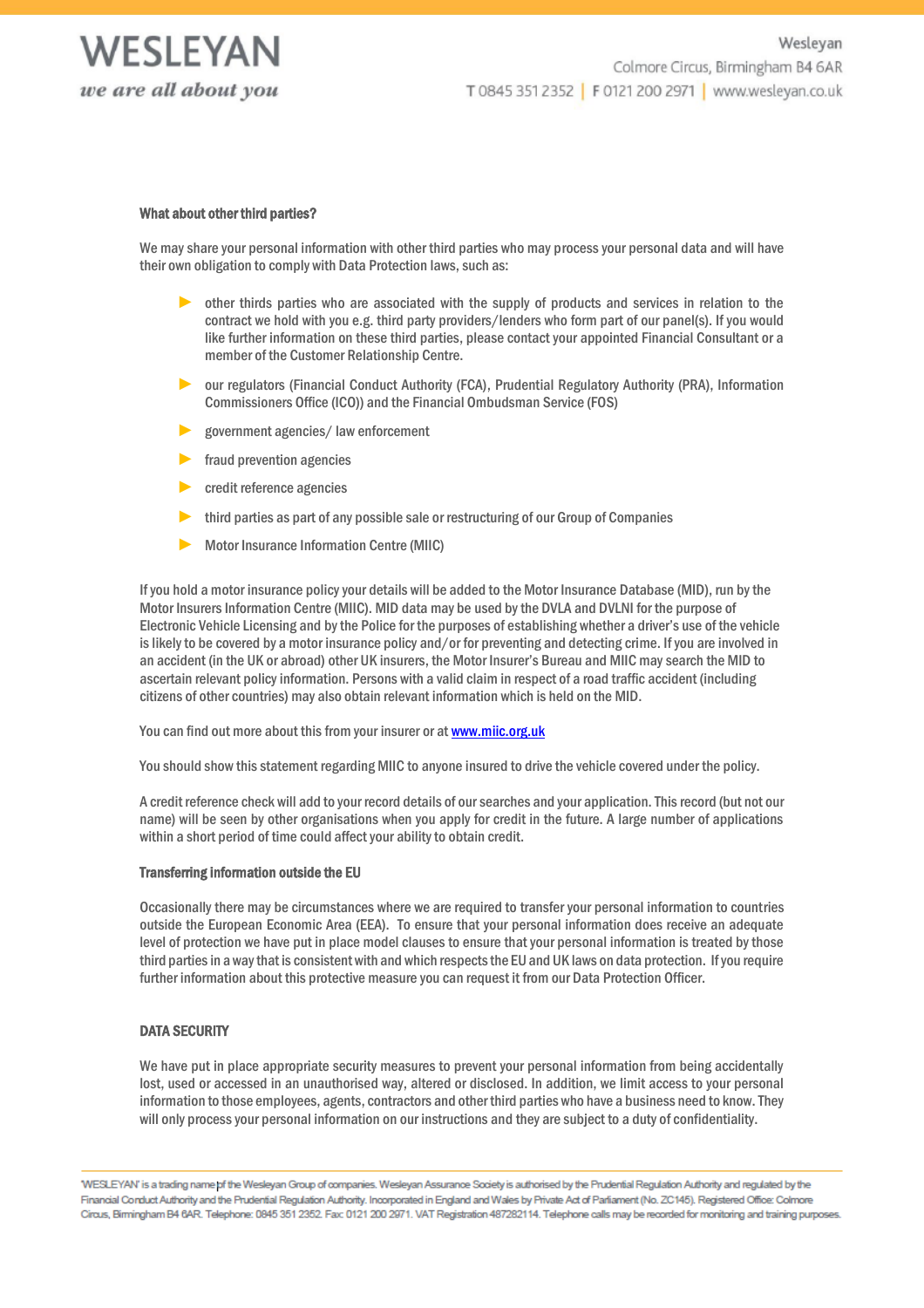

We have put in place procedures to deal with any suspected data security breach and will notify you and any applicable regulator of a suspected breach where we are legally required to do so. For more information about how we protect your information, please visit our security page https://www.wesleyan.co.uk/security/

# DATA RETENTION

## How long will you use my information for?

We will only retain your personal information for as long as necessary to fulfil the purposes we collected it for, including for the purposes of satisfying any legal, accounting, or reporting requirements. To determine the appropriate retention period for personal data, we consider the amount, nature, and sensitivity of the personal data, the potential risk of harm from unauthorised use or disclosure of your personal data, the purposes for which we process your personal data and whether we can achieve those purposes through other means, and the applicable legal requirements. We typically keep claims records for up to 12 years from the end of our relationship with you. In some circumstances we may be required to retain for longer periods such as, if there is legal action, a dispute or a requirement of a particular product, such as, a pension product or long term insurance product.

In some circumstances we may anonymise your personal information so that it can no longer be associated with you, in which case we may use such information without further notice to you.

# YOUR RIGHTS AND DUTIES

## Your duty to inform us of changes

It is important that the personal information we hold about you is accurate and current. Please keep us informed if your personal information changes during your relationship with us. You can do this by using our 'Contact us' facilities which can be found a[t https://www.wesleyan.co.uk/customer-services/.](https://www.wesleyan.co.uk/customer-services/)

If you wish to update your marketing preferences at any time, you can do so by contacting us at [marketingpreferences@wesleyan.co.uk](file://///Wesleyan.local/Department%20Folders/Group%20Security/Data%20Protection/Policies%20and%20Procedures/Privacy%20Notices/marketingpreferences@wesleyan.co.uk) or via general enquiries on 0800 975 2087.

## Your rights in connection with personal information

Under certain circumstances, by law you have the right to:

- ► Request access to your personal information (commonly known as a "data subject access request"). This enables you to receive a copy of the personal information we hold about you and to check that we are lawfully processing it.
- ► Request correction of the personal information that we hold about you. This enables you to have any incomplete or inaccurate information we hold about you corrected.
- Request erasure of your personal information. This enables you to ask us to delete or remove personal information where there is no good reason for us continuing to process it. You also have the right to ask us to delete or remove your personal information where you have exercised your right to object to processing (see below).
- Object to processing of your personal information where we are relying on a legitimate interest (or those of a third party) and there is something about your particular situation which makes you want to object to processing on this ground. You also have the right to object where we are processing your personal information for direct marketing purposes.
- Request the restriction of processing of your personal information. This enables you to ask us to suspend the processing of personal information about you, for example if you want us to establish its accuracy or the reason for processing it.
- ▶ Request the transfer of your personal information to another party.

If you want to review, verify, correct or request erasure of your personal information, object to the processing of your